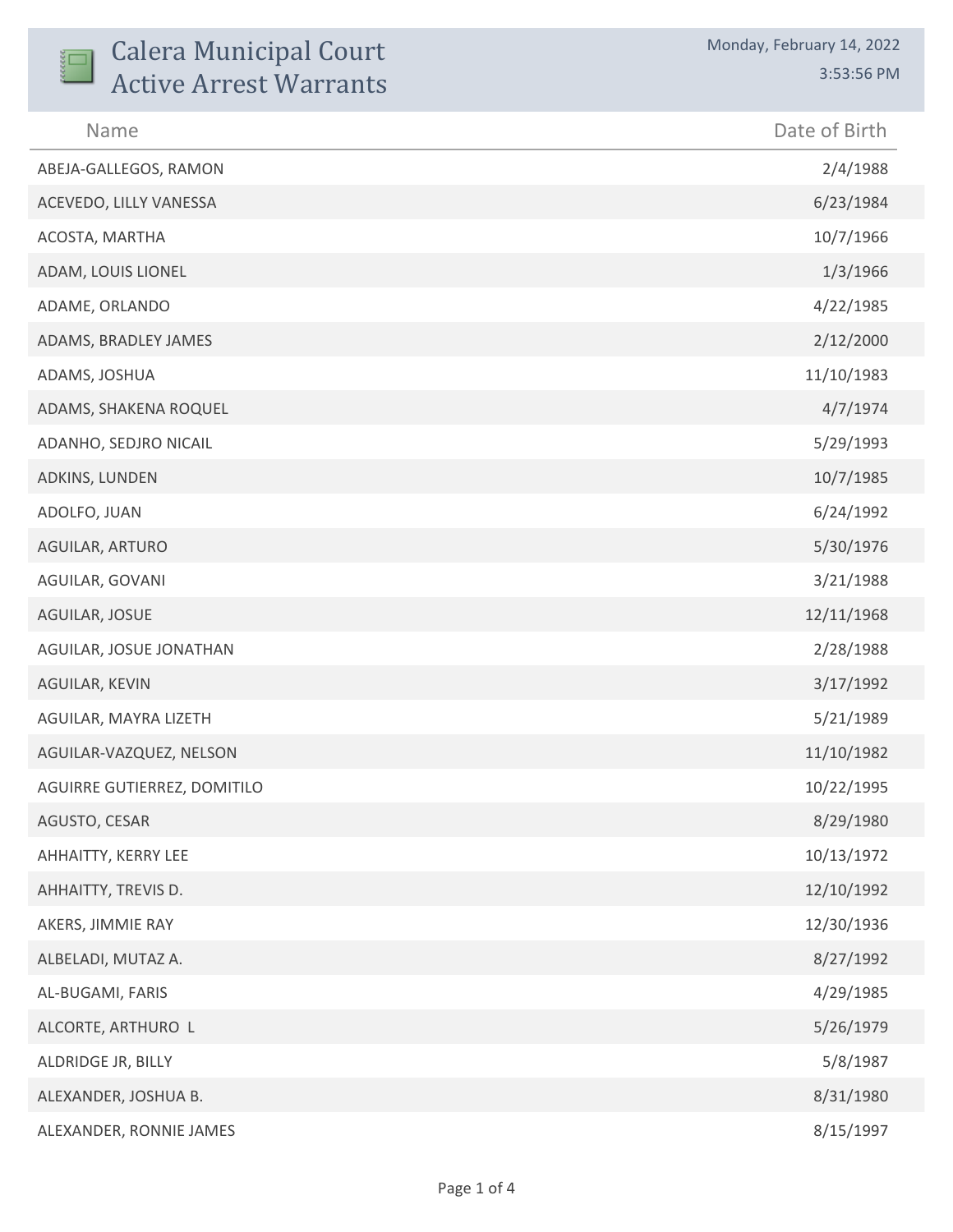| Name                             | Date of Birth |
|----------------------------------|---------------|
| ALHAJRI, NAWAF FAHAD             | 5/10/1993     |
| ALHARBI, FAISAL K                | 7/6/1991      |
| ALIZADEH, CHALEHZAMINI           | 7/23/1984     |
| ALLBRIGHT, PAUL STANLEY          | 9/29/1962     |
| ALLEN, BRONSON EVERETTE          | 5/24/1998     |
| ALLEN, BRYANT                    | 4/16/1967     |
| ALLEN, CHARLES LEONARD           | 12/13/1946    |
| ALLEN, CHRISTOPHER M             | 1/5/1995      |
| ALLEN, MORGAN SHEREE             | 1/15/1986     |
| ALLEN, RAYMOND DONTA             | 1/30/1980     |
| ALMENDAREZ-MAGNO, MIRIAM         | 8/30/1982     |
| ALONZO, JOHANNA                  | 11/6/1991     |
| ALRAMIRANO-MONTES, DAVID         | 12/6/1978     |
| ALVARADO, JOSE J                 | 1/26/1980     |
| ALVARADO, PETER ALEXANDER        | 7/10/1985     |
| ALVAREZ PEREZ, YOSELIN MARISELA  | 7/4/1990      |
| ALVAREZ, CARLOS AGUILAR          | 8/8/1984      |
| ALVAREZ, DIMAS                   | 1/10/1983     |
| ALVAREZ, JUAN CARLOS             | 7/28/1985     |
| AMMERMAN, ROBIN KEITH            | 6/25/1953     |
| AMOS, ANGELA CAROL               | 6/3/1963      |
| ANDERSON, AMANDA FRANCES         | 9/11/1979     |
| ANDERSON, BRIAN KEITH            | 9/14/1970     |
| ANDERSON, GILBERT ROBERT         | 1/9/1962      |
| ANDERSON, KIRBY LAMONT           | 9/6/1986      |
| ANDERSON, SARAH MARIE ARAUJO     | 6/29/1997     |
| ANDRUS, KIRDEJA DE'AUNKE ROSHANE | 12/11/1993    |
| ANGEL, MIGUEL                    | 10/23/1976    |
| ANGELES-CORREA, OMAR OBED        | 6/4/1988      |
| ANGLIN, WILLIAM S.               | 1/4/1967      |
| ANTHONY, DAVID KEAN              | 6/19/1978     |
| APPELBAUM, TODD ALEXANDER        | 1/4/1990      |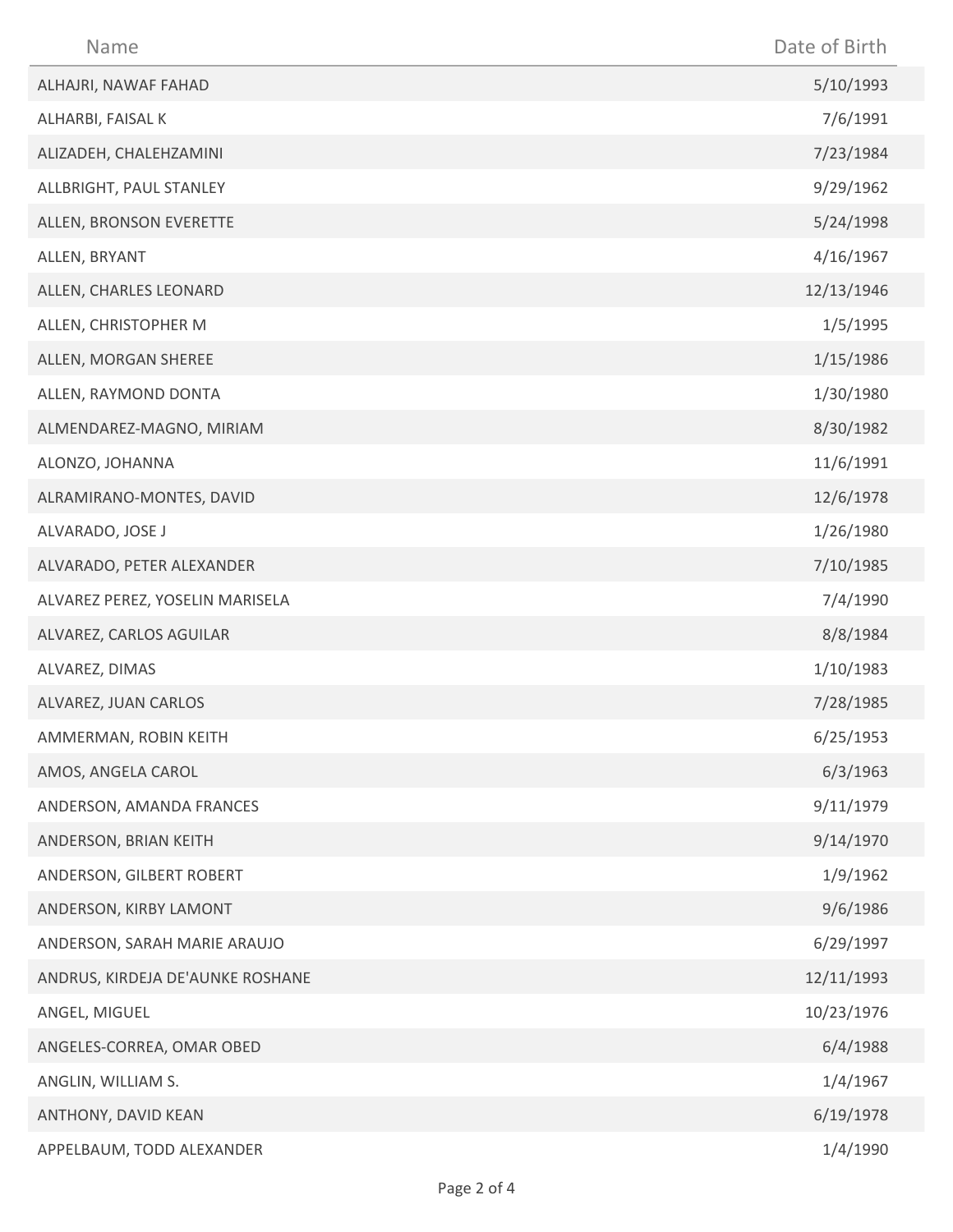| Name                            | Date of Birth |
|---------------------------------|---------------|
| ARCHAMBAULT, STEPHANIE RAY      | 2/22/1989     |
| ARCHER II, JOHN WILLIAM         | 7/7/1986      |
| ARELLANO, SERGIO LUIS           | 9/8/1987      |
| ARGUETA SERRANO, RENE ELENILSON | 6/10/1988     |
| ARIAS, LUIS ORLANDO             | 11/10/1983    |
| ARMITAGE, NICOLE RANEE          | 11/3/1988     |
| ARMOR, ASHLEY MORGAN            | 3/23/1989     |
| ARMOR, JEFFERY D                | 3/4/1973      |
| ARMSTRONG SR, MARK WAYNE        | 8/12/1976     |
| ARMSTRONG, CHRISTOPHER LEE      | 1/16/1984     |
| ARMSTRONG, KEVIN DWAYNE         | 2/26/1985     |
| ARREDONDO, BEATRICE BILLIE      | 8/12/1998     |
| ARREDONDO, BERNICE BILLIE       | 8/12/1998     |
| ARRENDONDO- PRIETO, JUAN        | 5/27/1983     |
| ARRENDONDO, JULIO CESAR         | 6/30/1975     |
| ARRIAGA, RODOLFO                | 6/7/1965      |
| ARRIOLA, ANGEL                  | 11/10/1983    |
| ARZOLA, CESAR                   | 2/19/1997     |
| ASHLEY, CORY                    | 1/14/1990     |
| ASHLEY, PRICELLA ANN            | 6/14/1984     |
| ATCHLEY, LARRY SHAUN            | 2/24/1974     |
| ATCHLEY, TY ALLAN               | 10/19/1986    |
| AULDRIDGE, THOMAS DEAN          | 8/20/1974     |
| <b>AUSTIN, TIMOTHY LYNN</b>     | 1/30/1990     |
| AUTREY, TERRY LYNN              | 1/14/1962     |
| AVANTS, RANDI RACHEL            | 12/7/1974     |
| AVENDANO-PALACIOS, JOSE R       | 6/7/1969      |
| AYALA, CARMEN                   | 7/17/1960     |
| AYIVI-GUEDEHOUSSOU, KRISTI      | 6/11/1977     |
| AYTES, KEVIN BLAKE              | 4/3/1995      |